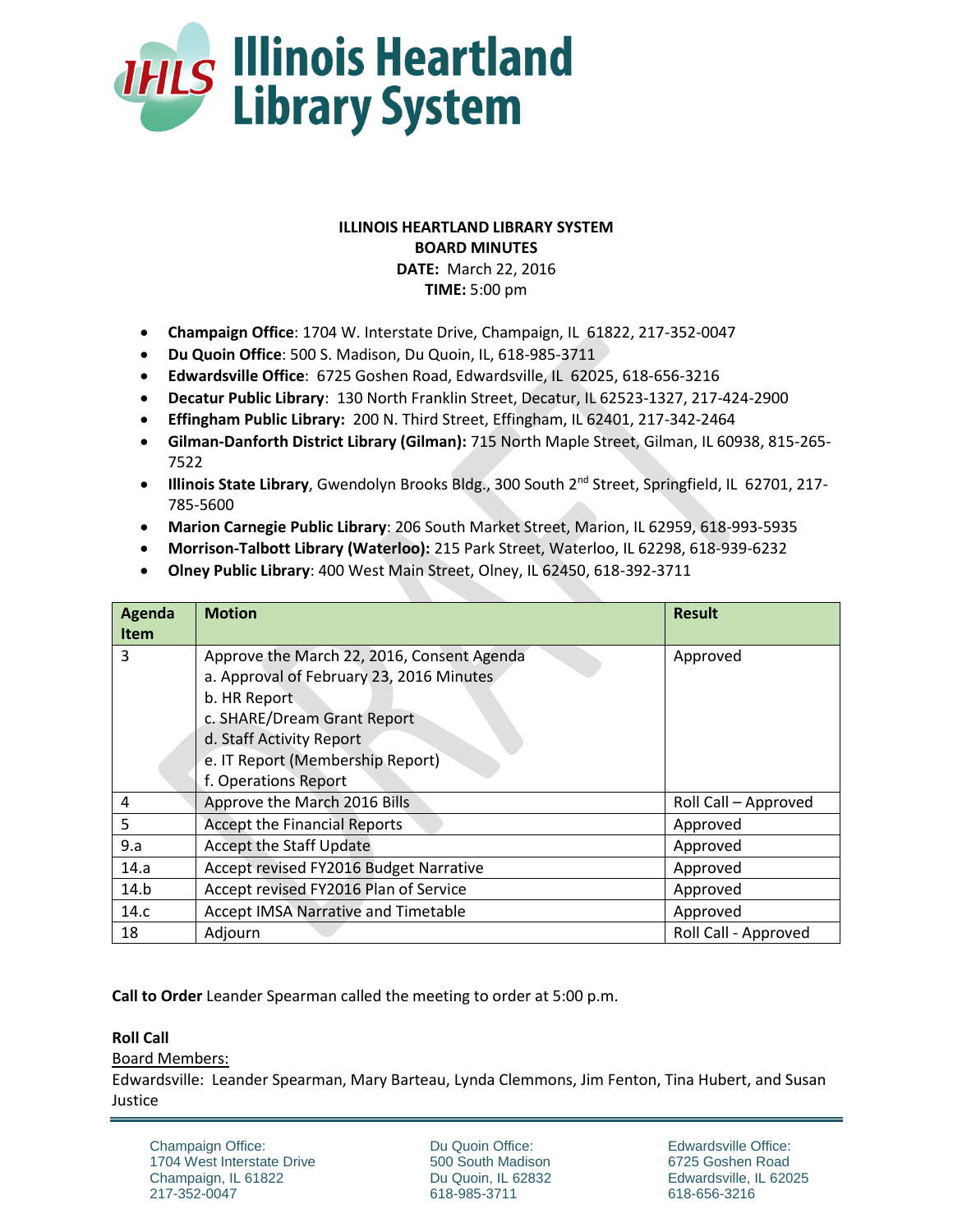Champaign: Geoffrey Bant, Sarah Isaacs Du Quoin: Sandy West Effingham: Charlene Topel Illinois State Library: Rachel Fuller Marion: George Trammell Absent: Clyde Hall (excused), Gary Denue (excused)

#### Other Attendees:

Champaign: Joan Bauer, Kathleen McGonigle Du Quoin: Troy Brown, Tracy Edwards, Ellen Popit Edwardsville: Brandon Chapman, Chris Dawdy, Colleen Dettenmeier, Adrienne Elam, Kathy Jackson, Rhonda Johnisee, Shirley Paden, Susan Palmer, Julia Pernicka, Leslie Bednar, Stacie Bushong Illinois State Library: Anne Craig, Cyndi Colletti, Debra Aggertt, Tom Hubert Decatur Public Library: Robert Edwards, Bobbi Perryman

#### **Consent Agenda**

Rachel Fuller requested the Operations Report be removed from the Consent Agenda. Susan Justice made a motion to accept the Consent Agenda minus the Operations Report, seconded by Lynda Clemmons. Motion passed.

Tina Hubert motioned to accept the Operations Report, Sandy West seconded. Motion passed.

#### **Approval of Bills February 2016**

Sandy West motioned to approve the February 2016 Bills, Tina Hubert seconded. Motioned passed with a roll call vote.

#### **Financial Reports**

Sandy West motioned to accept the Financial Reports, Susan Justice seconded. Motion passed.

## **FOIA Update**

None

#### **Public Comment**

None

#### **Communication**

Leslie Bednar shared a letter from Southern IL Libraries on the Go E-Book consortium to the IHLS Board of Directors. The letter expresses appreciation to Lesley Zavediuk and Chris Dawdy for their support during the migration of the consortium's Overdrive digital collection to the (3M) cloud library.

## **Staff Report**

#### Staff Update

Tina Hubert motioned to accept the Staff Update, Sandy West seconded. Motion passed.

#### Staff Update/Secondary Employment

The Staff Report included the Staff Update, a Secondary Employment request for an administrative position that started a home business on the weekend, and a memorandum from Leslie Bednar to the Executive Team. Tina Hubert motioned to accept the three items in the Staff Report, Jim Fenton seconded. Motion passed.

Rachel Fuller reported they reviewed document previously submitted and the personnel code.

## **Illinois State Library Report**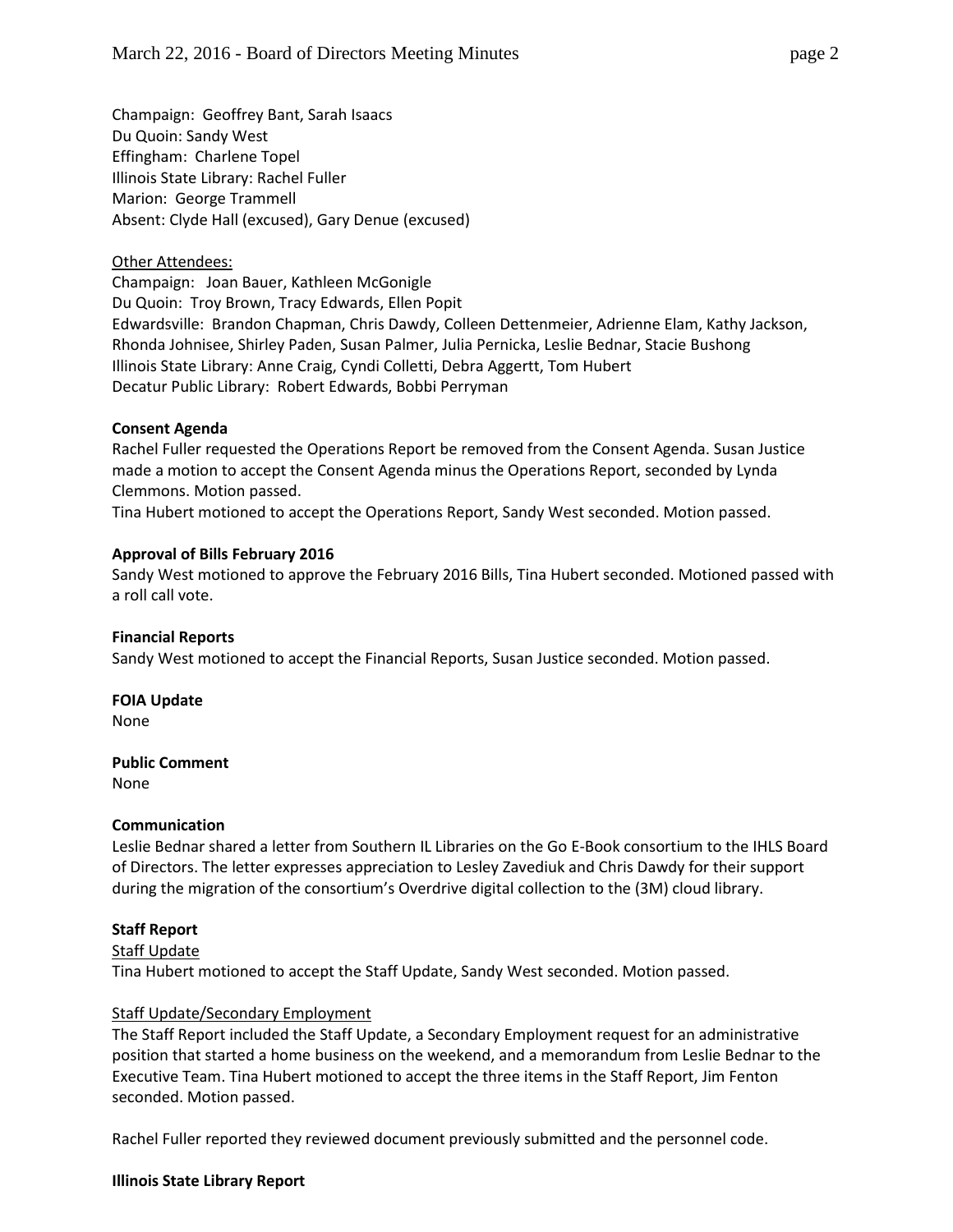Anne Craig announced that Patricia Burg, formerly of the Illinois State Museum, has joined them in library development. Cyndi Colletti announced her retirement effective May 1 and Debra Aggertt will be her replacement. Ms. Craig also encouraged the Board to attend the ISLAC meeting on April 14, 2016. The Targeting Autism forum on March 10-11 was very successful.

## **Committee Reports**

## Executive

Leander Spearman announced that there will be a joint IHLS Executive Committee and SHARE Executive Council meeting on April 11 at 3:00 p.m. Agenda and meeting details are forthcoming.

# Finance

Sandy West reported that the committee continues to meet on a monthly basis to review and approve reports.

Membership & Policy No report

## Facilities & Operations

Sarah Isaacs asked about the status of surplus vehicles. Susan Palmer indicated they are waiting on more information regarding the new ILDS contract before making a final decision.

## Personnel

Rachel Fuller indicated they met to review the personnel code.

## Nominating Committee

Leslie Bednar stated the **ballot** for FY2017 additions to the board of directors was sent out on Tuesday, March 15, and will close April 15. As of today, 88 member libraries have completed the survey. All members are highly encouraged to participate. The committee will meet again after voting has closed to verify the results and confirm winners.

## **Board Citation Review**

Lynda Clemmons and Susan Justice presented an overview of the [Americans with Disabilities Act](http://www.ada.gov/) (ADA) (42 USC 1201). They emphasized the definition of disability under ADA is a legal, not medical, term. The definition includes physical or mental impairment that substantially limits one or more major life activity, or those who do not have a disability but are regarding as having a disability. For public libraries Titles I and II of the Act are most appropriate.

Sarah Isaacs and Sandy West will review the Illinois Human Rights Act (775 ILCS 5) citation at the April meeting.

## **Unfinished Business**

## Open Board Seat

Leander Spearman has reached out to a librarian for the open School Library Representative seat and will know more next week.

## Proposed Bylaws Change

First reading of the proposed changes to the Bylaws regarding Finance Committee responsibilities and Board Meetings. These will be posted for member comment.

## FY2016 IHLS Funding

Three attachments were included under new business. All three items will be sent to the ISL prior to the March 31 deadline for the System Area and per Capita Grant resubmission.